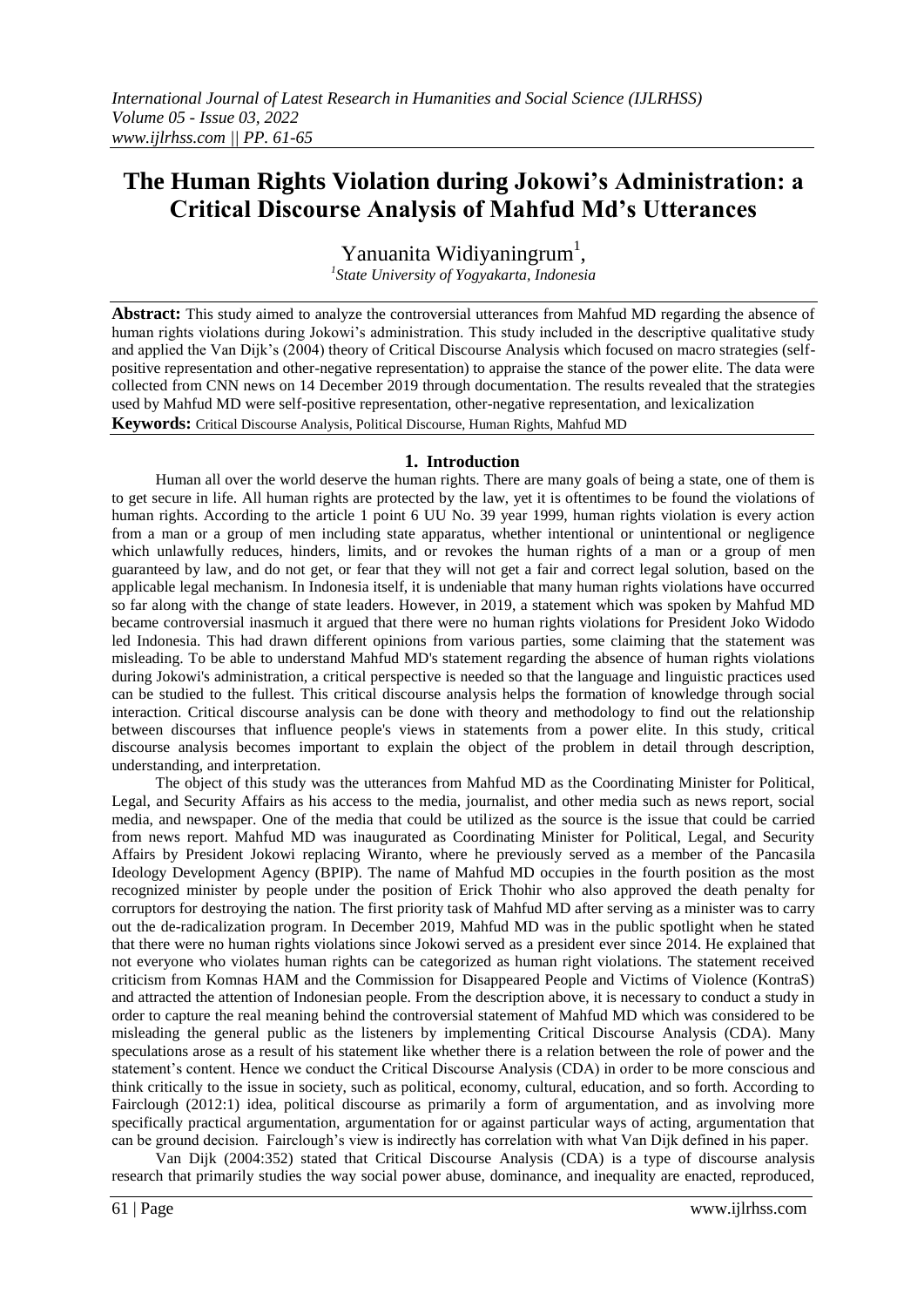## *International Journal of Latest Research in Humanities and Social Science (IJLRHSS) Volume 05 - Issue 03, 2022*

### *www.ijlrhss.com || PP. 61-65*

and resisted by text and talk in social and political contexts. CDA usually focuses on the strategy of manipulation, legitimation, and other discursive strategies in order to influence the thinking pattern or minds through the indirect action of people in the society that interest to the power. The elite politicians seem to use the strategy to show their self-positive representation and the other-negative representation to construct the people thinking pattern and influence their opinion about the political situation in the country. Nur (2018) stated that their utterances sometimes could change the people point of view about them, which make them reconsidered their previous opinion or even change their beliefs. The study of political discourse could help the listeners or readers of a speech or text critically. Generally, the listeners could consider the information they get with the reality in the society. Furthermore, through the skillful of language, people will critically think of the reality from what they hear or read (Ismail, 2008:3-4).

This paper was an analysis of Mahfud MD utterances of human rights violations during Jokowi"s administration by applying the Van Dijk"s (2004) framework. There are three elements in the analysis of texts by implementing the CDA of Van Dijk (2004): micro structure, superstructure, and macro structure (Judhita, 2018:138). Macro structure related to the topic or theme raised in a text which can involve self-image or the image of others in the text, while the micro structure refers more specifically to the choice of words, sentences, and styles applied in the text. The definition of superstructure, according to Van Dijk (2004) in Astuti (2019:25) is about how a text is structured starting from the introduction, content, and closing. One of the principles in CDA emphasized by Van Dijk (2004) in Kustiyono (2010:5) is a strategy, which is used by the language users in realizing communicative and social goals. Based on the previous description, the formulation of the problem in this study was how the macro strategy used by Mahfud MD related to his statement that there were no human rights violations during the administration of President Jokowi.

#### **2. Review of Literature**

Van Dijk (2004:352) stated that Critical Discourse Analysis (CDA) is a type of discourse analysis research that primarily studies the way social power abuse, dominance, and inequality are enacted, reproduced, and resisted by text and talk in social and political contexts. CDA usually focuses on the strategy of manipulation, legitimation, and other discursive strategies in order to influence the thinking pattern or minds through the indirect action of people in the society that interest to the power. The elite politicians seem to use the strategy to show their self-positive representation and the other-negative representation to construct the people thinking pattern and influence their opinion about the political situation in the country. Nur (2018) stated that their utterances sometimes could change the people point of view about them, which make them reconsidered their previous opinion or even change their beliefs. The study of political discourse could help the listeners or readers of a speech or text critically. Generally, the listeners could consider the information they get with the reality in the society. Furthermore, through the skillful of language, people will critically think of the reality from what they hear or read (Ismail, 2008:3-4).

This paper was an analysis of Mahfud MD utterances of human rights violations during Jokowi"s administration by applying the Van Dijk"s (2004) framework. There are three elements in the analysis of texts by implementing the CDA of Van Dijk (2004): micro structure, superstructure, and macro structure (Judhita, 2018:138). Macro structure related to the topic or theme raised in a text which can involve self-image or the image of others in the text, while the micro structure refers more specifically to the choice of words, sentences, and styles applied in the text. The definition of superstructure, according to Van Dijk (2004) in Astuti (2019:25) is about how a text is structured starting from the introduction, content, and closing. One of the principles in CDA emphasized by Van Dijk (2004) in Kustiyono (2010:5) is a strategy, which is used by the language users in realizing communicative and social goals. Based on the previous description, the formulation of the problem in this study was how the macro strategy used by Mahfud MD related to his statement that there were no human rights violations during the administration of President Jokowi

#### **3. Methodology**

This study was conducted within descriptive qualitative method. Nazir (2007:54) stated that descriptive research has several kinds, he divides descriptive method into survey method, continuity, case study, activity, analysis, action research, and library research. Therefore the result of descriptive research has valid data that also trusted because of no data manipulation.

The researcher used qualitative approach equipped with critical discourse analysis. Through this approach, it is not only investigate or analyze about what, where, when, but also why and how the problems occur. The data was taken using documentation. Creswell (2013:190) argued that documentation is a technique to gather data or information from written documents such as books, news articles, journal, and etcetera. The data in this study was gathered from the CNN news report www.cnnindonesia.com/nasional/20191214173657- 20-457000/mahfud-bersikukuh-tak-ada-pelanggaran-ham-di-era-jokowi sourced from the interview between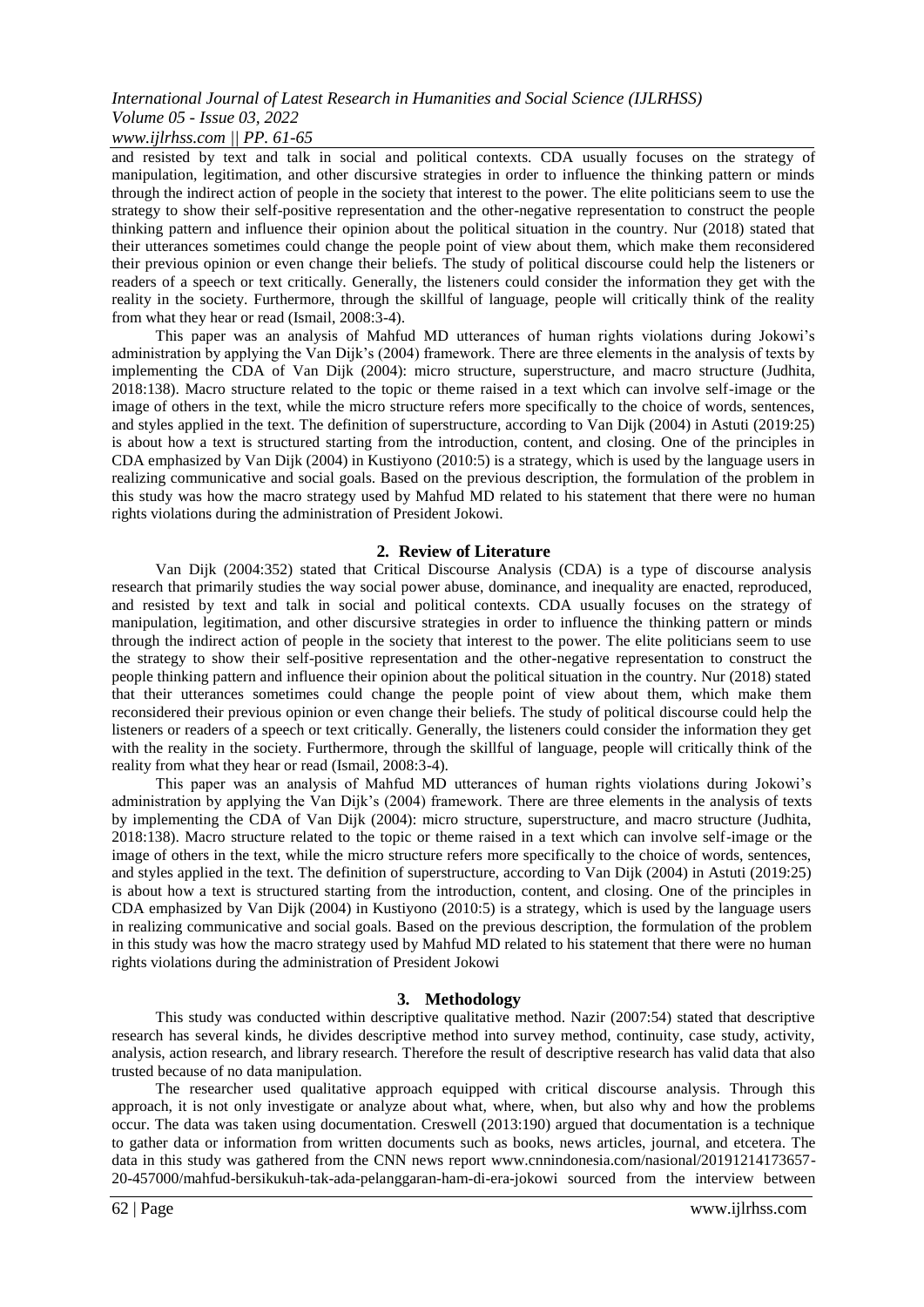*www.ijlrhss.com || PP. 61-65*

Mahfud MD and the journalist in the complex of the presidential palace coincided with the World Human Rights Day which was uploaded on 14 December 2019. Then, the researcher analyzed the strategy used in the statement as the answer of the interview by applying the theory of Critical Discourse Analysis from Van Dijk (2004:354) focused on the macro strategy

#### **4. Result and Discussion**

This study will analyze the utterances from Mahfud MD based on an interview with the journalists related to human rights violations assumption of the demonstration on May, 21-22 2019 in Jakarta at the CNN news report. From the media, Mahfud MD stated that there was no human rights violations in the President Jokowi"s administration. However, the linguistic strategy applied in that statement uncovered the fact in which Mahfud MD used the self-positive representation, other-negative representation, and lexicalization. Those could be seen from the result of analysis below.

Analysis the utterance from Mahfud MD in December 10, 2019 coincided with World Human Rights Day, in the Complex of Istana Kepresidenan Jakarta Indonesia. "(Pelanggaran HAM) masa lalu itu lah yang saya anggap pelanggaran HAM terstruktur dari atas. Yang ini mau diselesaikan melalui KKR. Yang sisa-sisa lalu. Yang sekarang dari pemerintah ke rakyat itu tidak ada. Yang mana coba? Kalau dulu banyak, sekarang enggak [www.cnnindonesia.com/nasional/20191214173657-20-457000/mahfud-bersikukuh-tak-ada](http://www.cnnindonesia.com/nasional/20191214173657-20-457000/mahfud-bersikukuh-tak-ada-pelanggaran-ham-di-era-jokowi)[pelanggaran-ham-di-era-jokowi\)](http://www.cnnindonesia.com/nasional/20191214173657-20-457000/mahfud-bersikukuh-tak-ada-pelanggaran-ham-di-era-jokowi)

English: "(human rights violations) such in the past, are the human rights violations that were structured from the state. This one will be finished through KKR. The remains from the previous. In this era, (the human rights violations) were no occurrence. Which one? If in the past is excessive, now nothing."

#### **CDA of utterance 1**

In the first utterance, Mahfud stated that the human rights violations in the past, before reformation were planned by the state but still have not finished by the law until now. Then the government will finish the cases through the KKR. The cases were slaughter tragedy notion of PKI in 1965-1966, Talangsari 1989, Rumoh Geudong Aceh 1989-1998, mysterious bombardment in 1982-1986, and bombardment of Trisakti students in 1998. All of them were assumed as human rights violations before the reformation era of 1998. As was said by the Coordinating Minister for Political, Legal, and Security Affairs that there were no human rights violations in the President Joko Widodo administration needed correction because it was not correlated with the fact and reality in the society. When he said that there were no human rights violations in Jokowi era, it still occurred as the fact, e.g. condemnation in Tamansari, Bandung, West Java recently was included in the human rights violation according to the Head of KontraS, Rivanlee Ananda. Then, Mahfud employed self-positive representation when he said that there were no human rights violations since the beginning of President Jokowi"s administration from 2014. He also compared with the past when there were lots of human rights violations that were planned by the state.

The analysis of utterance from the talk as quoted from CNN Indonesia news December 14, 2019 when he had an interview with the journalist in Coordinating Ministry for Political, Legal, and Security Affairs Office, Jakarta.

Indonesia: "Coba lihat di era Pak Jokowi sejak 2014 sampai sekarang tidak ada satu pun isu pelanggaran HAM. Tapi kejahatan banyak, pelanggaran oleh oknum juga banyak, dan itu sedang diproses," (Source: [www.cnnindonesia.com/nasional/20191214173657-20-457000/mahfud-bersikukuh-tak-ada-pelanggaran-ham-di](http://www.cnnindonesia.com/nasional/20191214173657-20-457000/mahfud-bersikukuh-tak-ada-pelanggaran-ham-di-era-jokowi)[era-jokowi\)](http://www.cnnindonesia.com/nasional/20191214173657-20-457000/mahfud-bersikukuh-tak-ada-pelanggaran-ham-di-era-jokowi)

English: "Let us take a look on Mr. Jokowi era, there was no human rights violation issue at all since 2014 until now. But there are a lot of crime, also the violation by some people, and all of them are being processed,"

#### **CDA of utterance 2**

From the talk above, he tried to figure out that the administration of President Jokowi was free from the human rights violations. Then he explained that even it was like that, but crimes and violations by the people still occurred and being processed. In this talk, he also wanted to show that in this era, the government worked seriously to finish all of that by the law. Mahfud MD used the self-positive representation because even though there were lots of crimes, the government also made sure to make them clear. From that statement, it could be seen that Mahfud MD tended to take side of the Jokowi"s administration by repeating the sentence "there were no human rights violations". It can be concluded that Mahfud viewed the images of others were negative because of repulsing his statement that there were no human rights violation in the Jokowi"s era.

Indonesia: "Ada juga polisi diamuk oleh rakyat itu bukan pelanggaran HAM. Ada rakyat ngamuk ke rakyat itu bukan pelanggaran HAM. Itu yang sifatnya horizontal itu kejahatan namanya kerusuhan." (Source: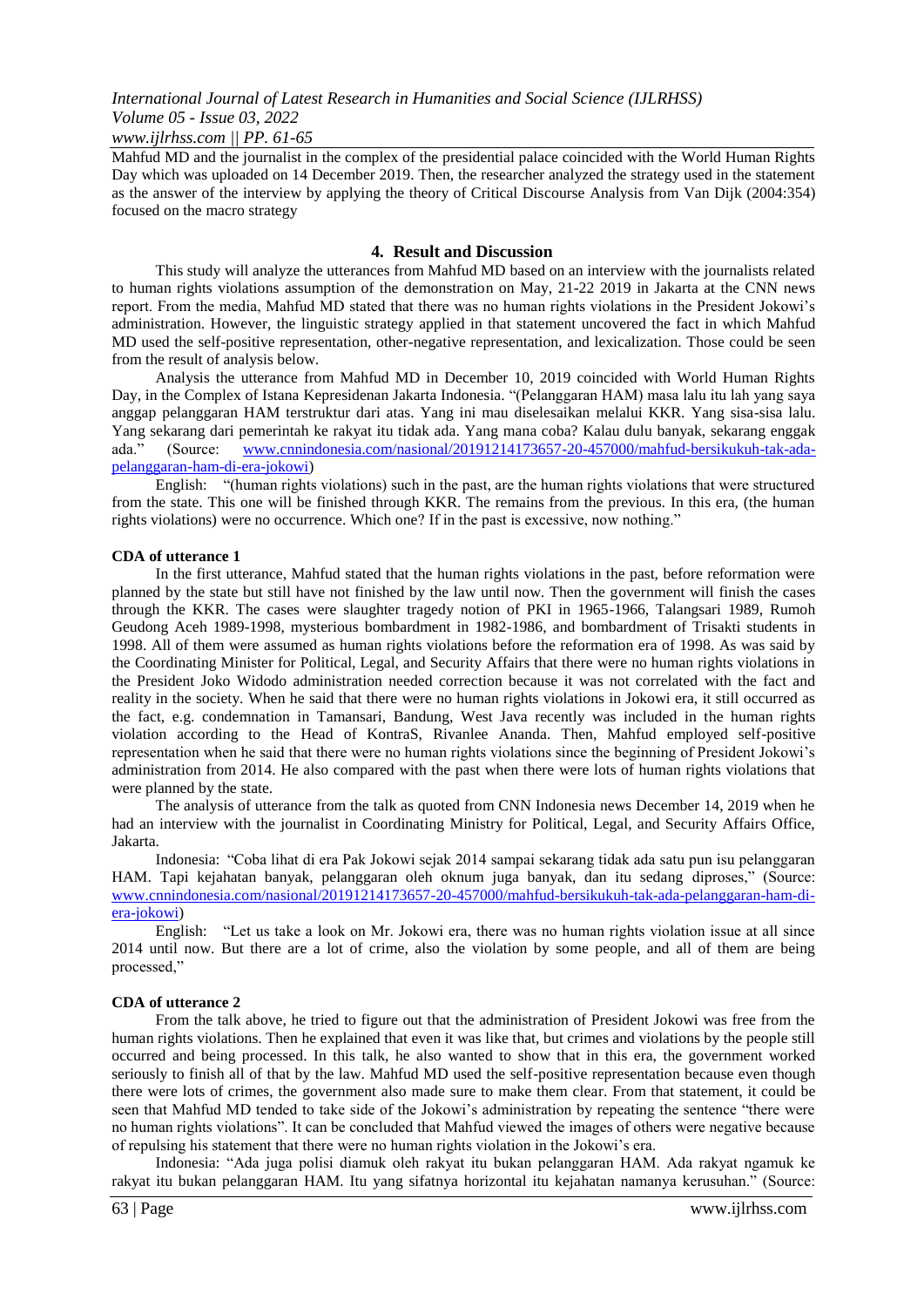*International Journal of Latest Research in Humanities and Social Science (IJLRHSS) Volume 05 - Issue 03, 2022*

*www.ijlrhss.com || PP. 61-65*

www.cnnindonesia.com/nasional/20191214173657-20-457000/mahfud-bersikukuh-tak-ada-pelanggaran-ham-diera-jokowi)

English: "The police that raged by citizen is not a human rights violation. The characteristic is horizontal, it is called as a crime not riot."

#### **CDA of utterance 3**

In this talk, Mahfud stated that the police that was raged by citizen was not a human rights violation. The characteristic was horizontal, it was called as a crime not riot. He tried to make new perspective of human rights violation by using the lexicalization strategy in this statement to influence the public. He argued that the context of human rights violation here was based on law, as a violation which was done by the state apparatus in a planned manner and structured to dispossess the human rights of people. From his statement, it could be seen that the meaning of criminal was as the violence between apparatus with citizen, or vice versa. In addition, Mahfud MD used the self-positive representation with the implementation of an easier language yet it implicitly had the intention to sway the Indonesian people like in the statement below.

Indonesia: "Ah, sudah lah enggak usah diributkan, kalian enggak ngerti arti pelanggaran HAM." (Source: www.cnnindonesia.com/nasional/20191214173657-20-457000/mahfud-bersikukuh-tak-ada-pelanggaran-ham-diera-jokowi)

English: "It's not need to be noisily discussed, you don't know the mean of human rights violation."

#### **CDA of utterance 4**

In this talk, he used other-negative representation. He said that the other did not understand with the term of human rights violation in the society. The public view human right violation is not only the violation that is planned by the state, but include the condemnation, slaughter of people, and any other crime that threaten the public security. Mahfud defined the human rights violation based on the law, as he is a law professor, but it sounded like a negotiation of the issue that recently happened. Based on the news, he also refused to answer the question of his opinion in repressive notion of the police in the condemnation in Tamansari, Bandung on December 12, 2019. Instead, he entered his official car. It also showed that he ignored about the violation that happened in the society right now. As the minister, Mahfud MD must understand clearly of all the human rights cases, but his denial to the reality in the society was dangerous for the country. As one of the elite politics, he was not expected to cover up the cases that actually matter in this state.

#### **5. Conclucion**

After analyzing the statements from Mahfud MD of human rights violations in Jokowi"s administration era, it can be concluded that the strategies that were used are: self-positive representation, other negativerepresentation, and lexicalization. From that strategies, it can be seen that as an elite politician that has position as a Coordinating Minister for Political, Legal, and Security Affairs, this elite wanted to determine that the Jokowi"s administration were free from human rights violation and change the public perspective about it. The utterances which were produced by the speaker was actually not only for giving the explanation from the speaker"s mind or ideology to the listeners but also for delivering something to them. The result of analysis displayed that the choice of words used by Mahfud MD in his controversial statements could trap the readers or the listeners and tended to coerce that in the administration of President Jokowi, there were no occurrence of human rights violations. That was what made the audience regulate of what they heard.

This study can be a reference for further research and the result can give contribution in the study of the same topic or with different focuses or objects. Then this research is expected to be useful for the future study of critical discourse analysis.

#### **References**

- [1] Astuti, A., A. (2011). Analisis Wacana Van Dijk terhadap Berita "Sebuah Kegilaan di Simpang Kraft" pada Majalah Pantau. Skripsi. Universitas Islam negeri Syarif Hidayatullah Jakarta.
- [2] Creswell, J., W. (2013). Qualitative inquiry and research design: Choosing among five approaches. CA: Sage. 190-191
- [3] Fairclough, N. (1989) Bahasa dan Kekuasaan . London: Longman
- [4] Fairclough, Isabela dan Fairclough, Norman. 2012. Analisis Wacana Politik. Routledge. London.
- [5] Ismail, S. (2008). Analisis Wacana Kritis: Alternatif Menganalisis Wacana. 3-4. Bahas. https://doi.org/https://doi.org/10.24114/bhs.v0i69TH%20XXXV.2430
- [6] Juditha, C. (2018). Fenomena Trending Topic Di Twitter: Analisis Wacana Twit #Savehajilulung. Jurnal Penelitian Komunikasi Dan Pembangunan, 16(2), 138. https://doi.org/10.31346/jpkp.v16i2.1353
- [7] Kustiyono, P., S. (2010). Strategi Resistensi Terhadap Budaya Populer Pada Kolom "Parodi" Samuel